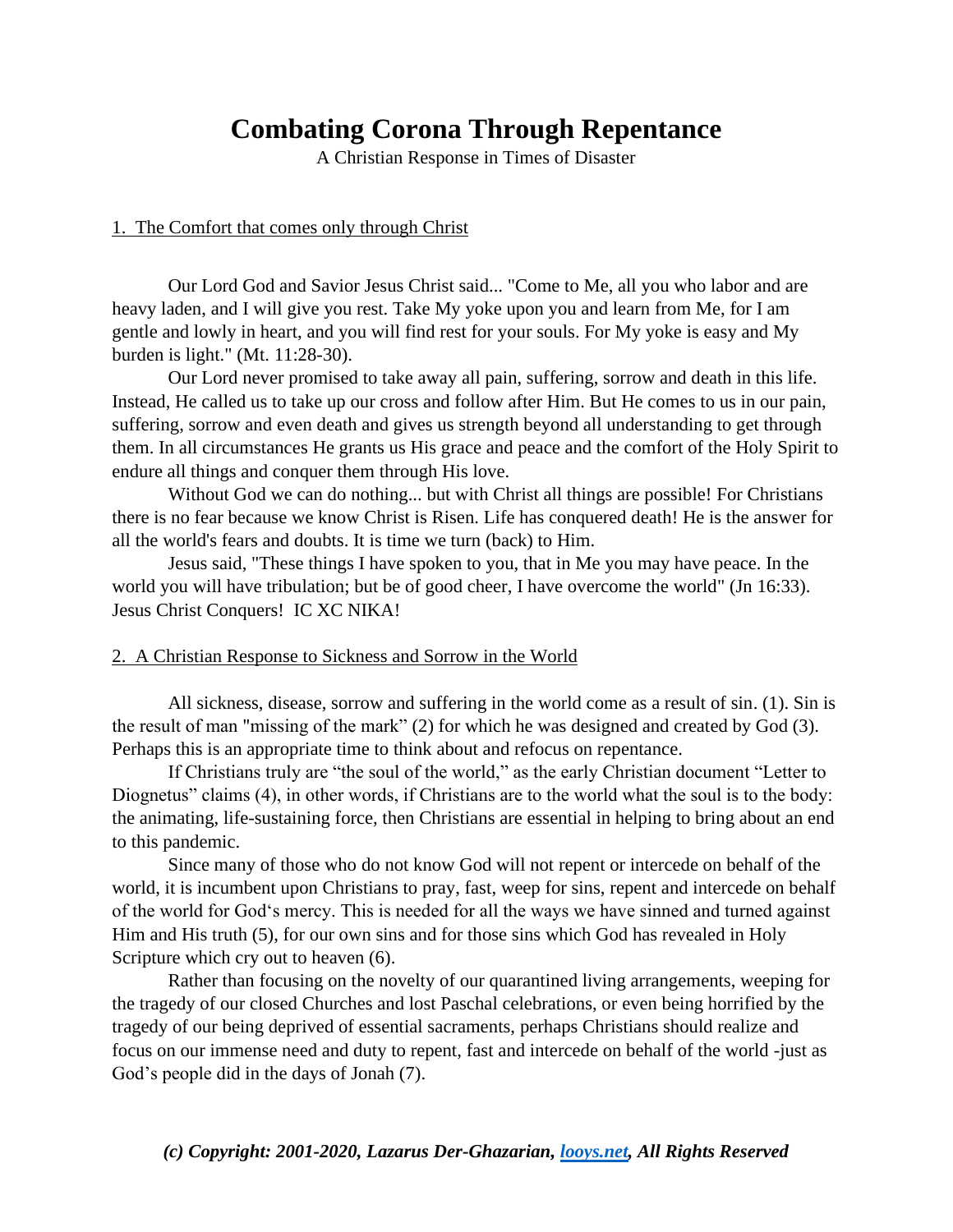As St. Paul said, "Now is the time, now is the day of our salvation!" (2 Cor 6:2). Let's pray like the life of the world depends on it... because it does.

Lord Jesus Christ, Son of God, have mercy upon me for the many ways I have sinned and failed You. Lord have mercy!

### 3. The Timing of the Appearance of the Corona Plague:

The Great Fast is a time, among other things, to reflect upon our own mortality. Some day (whether soon or distant) we will all die and go before God to give Him an account for our life (2 Cor 5:10), our decisions, and how we lived in relation to others and, most of all, in relation to Almighty God Himself (Lk 10:27).

Jesus Christ came into this world to free us from the power of death and the fear of death (Rom 5:12-21). He came to save us from the eternal death which is our separation from God as result of our sin (Rev 20:11-15). Jesus Christ is the one, and the only one, who can heal us from our sins, restore our Communion with the Father and help us to live this life of Communion we are called to (Jn 14:6), through His gift of the Holy Spirit (Jn 14:16-17).

# *The fact that the corona virus has occurred during the Great Fast should, for true Christians, be a real reminder of all this (1 Pet 4:12-13).*

Christ has conquered death (1 Cor 15:12-26, Jn 16:33). He has trampled down death (and its power) by His own death. He came down from heaven and, in the womb of the Virgin Theotokos, joined our own death-bound humanity to His own immortal divinity (Jn 1:1-3, 14). He accepted death on the cross (Jn 3:16) in order to triumph over it through His divinity (Jn 2:19-21, Jn 10:17-18).

By being joined to Him in Faith and Holy Baptism we are united to Jesus Christ and become one with Him (Mk 16:16, Gal 3:27), His Father and His Holy Spirit (Mt 28:19). Jesus' death and resurrection become our own. We die and rise with Christ and are born again to a new life (Rom 6:3-14), one that is no longer dominated by the fear of death (Heb 2:14-15) but one that is freed from it completely, knowing that death is simply the end of the earthly and our glorious transition into eternal life with Him (2 Cor 13:4, 1 Thes 4:13-18).

## DEATH IS SWALLOWED UP IN VICTORY... WHERE O DEATH IS THY STING??? WHERE O HADES IS THY VICTORY??? THE STING OF DEATH IS SIN, AND THE STRENGTH OF SIN IS THE LAW. BUT THANKS BE TO GOD WHO GIVES US THE VICTORY THROUGH OUR LORD JESUS CHRIST!!! (1 Cor 15:54-57).

Sub-Deacon Lazarus Der-Ghazarian The Great Lenten Fast, 2020 *(c) Copyright: 2001-2020, Lazarus Der-Ghazarian, [looys.net,](https://l.facebook.com/l.php?u=http%3A%2F%2Flooys.net%2F%3Ffbclid%3DIwAR10bGY46OPS8nxPAzRY_1BnG66L2daWjgM9pssEsAm6WZezrZwMoteykWQ&h=AT0vhY1ax1-2h9G8if_8LknrSFgX8htnbkcBi5E7mG23Nn8hOYu1fWkLrALvI_BmU8KEESDJM7x6D3PWNFZ01ADcZL7Jyfk7TqSxFoC_jIxqj90yPZb8p0JUfxCXxlJMDlgWJWpM9GFeEpkbfBcrDn0gbIqth-zUJg) All Rights Reserved*

*(c) Copyright: 2001-2020, Lazarus Der-Ghazarian, [looys.net,](https://l.facebook.com/l.php?u=http%3A%2F%2Flooys.net%2F%3Ffbclid%3DIwAR1LQWevcyWFIAScT0PqIsWC5E0QNr9zWoqGxRO5ga1UN6IRYcSTleuK4nw&h=AT00-gDYKlaw6nPvuiJxL8rLX3oWJ5tV-2T1TOqDRki_dgIl-8EyYjkN8Ik708pN_7Usi_gbtHzj4QorFqr687fWnYf6LMuUkmj1_WULaZNvCBBVD3UzLMZEvUsaXVxVB5R-mEde6qo-tGeaohPyg3ympIdC7QF_tA) All Rights Reserved*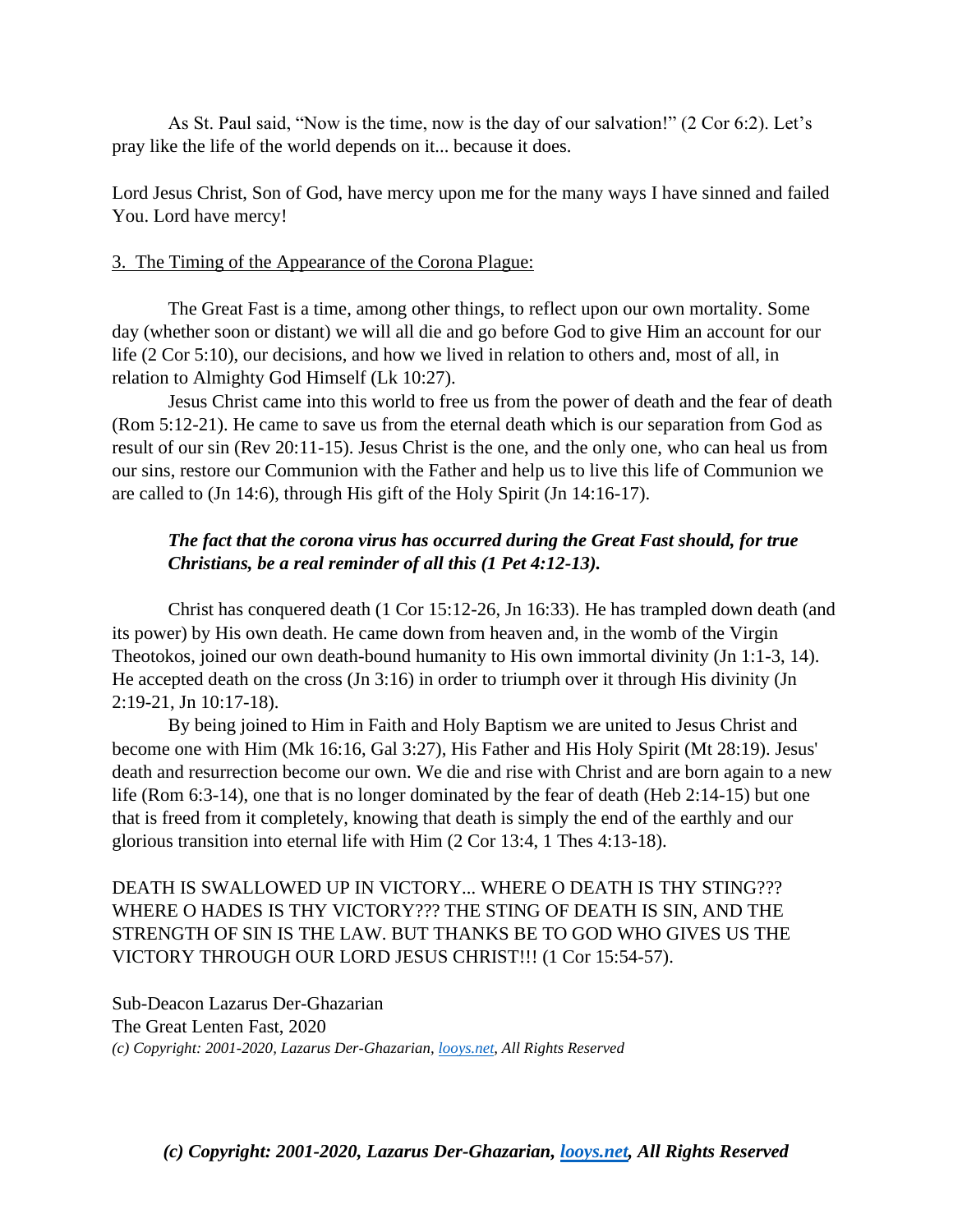#### Endnotes:

(1) The Orthodox understanding of sickness and suffering in the world is the following: It's not that God vindictively sends chastisements upon the world to punish us for our sins (although Scripture metaphorically uses language like this, e.g., see notes  $3 \& 7$ ). Instead, God has made the world to function according to his laws and commandments. When we go against these, when we break these laws that God has established, the resulting breakdown of our rebellion against His design brings sickness and suffering upon us. This is how one's "personal sins" can even affect others. Not because we are being punished for the sins of others but because we are all connected in our humanity (coming from a common source, our father Adam) and we all live together in the same world. My sins affect you and your children as much as your sins affect me and mine. This is one reason why Christians are against such things as abortion, pornography, adultery, gay marriage, sex outside of marriage (between a man and woman) and so many other sins that the world considers "personal choices." They contradict God's design for us and in themselves bring disorder and devastation upon the world, both on the physical and spiritual levels. The more we add to sin in the world, the more pain, devastation and suffering increase in the world. God came to set us free from the tyranny of sickness and death by revealing His truth, showing us how to live and even granting us His power to accomplish it. To the to the degree that we are united to God and do this, we pass on a better humanity in the world to our posterity. Sin is a sickness we are born with passed on from our first father Adam. We all have this sickness and we all need deliverance. Only God can deliver us from power of sin and death. It all begins with God's mercy and our repentance -which is the acceptance of His mercy, the confession of our sins and the turning of our lives away from sin and towards Him and His truth. In Greek this is known as metanoia which is a total turn around and about face from sin and the turning of our lives towards God. For more info, also see the very important explanation on "Sickness, Suffering and Death" in "The Orthodox Faith" by Protopresbyter Fr. Thomas Hopko: [https://www.oca.org/…/spirituality/sickness-suffer…/sickness](https://l.facebook.com/l.php?u=https%3A%2F%2Fwww.oca.org%2Forthodoxy%2Fthe-orthodox-faith%2Fspirituality%2Fsickness-suffering-and-death%2Fsickness%3Ffbclid%3DIwAR25kd9haKHjcM2ROHJM4pOR1KZuhRcnIJKV7Bsi1dbF49_dH1FVNWl-ZPU&h=AT39t2qG_KrZaNaASsUYcFfTE1dafizfss9Ua0lO5z1KBdHSv-7UL-7vARieaVdtLVkcZlDq1RiIYHBlanjaCnp_J52PvCB8lrXqDXnRsdr6UZxqTVaq6yi_uFqtHq_hU5DzV2smLt5W5GTYmxB5Qc3Ga5ntXD6dsw)

#### (2) Sin in Greek is *amartia*.

(3) See Rom 1:18-32 "For the wrath of God is revealed from heaven against all ungodliness and unrighteousness of men, who suppress the truth in unrighteousness, because what may be known of God is manifest in them, for God has shown it to them. For since the creation of the world His invisible attributes are clearly seen, being understood by the things that are made, even His eternal power and Godhead, so that they are without excuse, because, although they knew God, they did not glorify Him as God, nor were thankful, but became futile in their thoughts, and their foolish hearts were darkened. Professing to be wise, they became fools, and changed the glory of the incorruptible God into an image made like corruptible man—and birds and four-footed animals and creeping things. Therefore God also gave them up to uncleanness, in the lusts of their hearts, to dishonor their bodies among themselves, who exchanged the truth of God for the lie, and worshiped and served the creature rather than the Creator, who is blessed forever. Amen. For this reason, God gave them up to vile passions. For even their women exchanged the natural use for what is against nature. Likewise, also the men, leaving the natural use of the woman, burned in their lust for one another, men with men committing what is shameful, and receiving in themselves the penalty of their error which was due. And even as they did not like to retain God in their knowledge, God gave them over to a debased mind, to do those things which are not fitting; being filled with all unrighteousness, sexual immorality, wickedness, covetousness, maliciousness; full of envy, murder, strife, deceit, evil-mindedness; they are whisperers, backbiters, haters of God, violent, proud, boasters, inventors of evil things, disobedient to parents, undiscerning, untrustworthy, unloving, unforgiving, unmerciful; who, knowing the righteous judgment of God, that those who practice such things are deserving of death, not only do the same but also approve of those who practice them." (4) "Christians in the World," from early second century (c. 130 AD) Epistle of Mathetes to Diognetus:

"Christians are indistinguishable from other men either by nationality, language or customs. They do not inhabit separate cities of their own, or speak a strange dialect, or follow some outlandish way of life. Their teaching is not based upon reveries inspired by the curiosity of men. Unlike some other people, they champion no purely human doctrine. With regard to dress, food and manner of life in general, they follow the customs of whatever city they happen to be living in, whether it is Greek or foreign.

And yet there is something extraordinary about their lives. They live in their own countries as though they were only passing through. They play their full role as citizens, but labor under all the disabilities of aliens. Any country can be their homeland, but for them their homeland, wherever it may be, is a foreign country. Like others, they marry and have children, but they do not destroy their offspring. They share their meals, but not their wives.